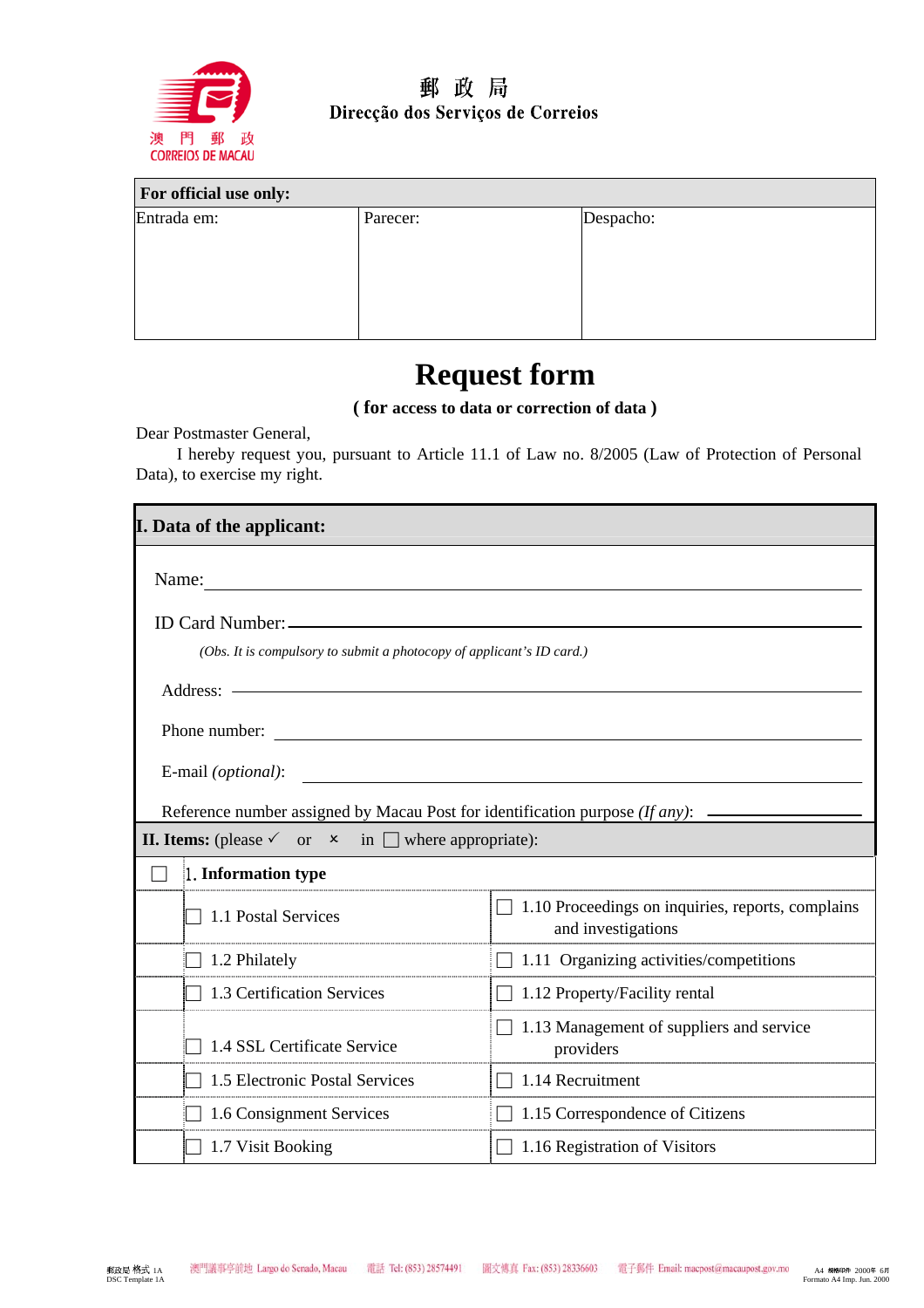

# 郵 政 局<br>Direcção dos Serviços de Correios

| 1.8 Discount and Exemption of entrance<br>1.17 Website management<br>fee                                          |
|-------------------------------------------------------------------------------------------------------------------|
| 1.9 Loss & found                                                                                                  |
| 1.18 Others (please specify):                                                                                     |
|                                                                                                                   |
|                                                                                                                   |
| to obtain information about the following<br>2.                                                                   |
| 2.1 confirm whether or not my data is being processed                                                             |
| 2.2 purpose of the processing                                                                                     |
| 2.3 categories of data concerned<br>2.4 recipients or categories of recipients to whom the data is disclosed      |
| 2.5 data undergoing processing                                                                                    |
| 2.6 source of information                                                                                         |
| 2.7 reasons involved in automatic processing of data                                                              |
| 2.8 others (please specify) :                                                                                     |
|                                                                                                                   |
| III. Other information (please provide information on separate sheets, if the space provided is<br>insufficient): |
|                                                                                                                   |
|                                                                                                                   |
|                                                                                                                   |
|                                                                                                                   |
|                                                                                                                   |
|                                                                                                                   |
|                                                                                                                   |
|                                                                                                                   |
|                                                                                                                   |
|                                                                                                                   |
|                                                                                                                   |
|                                                                                                                   |